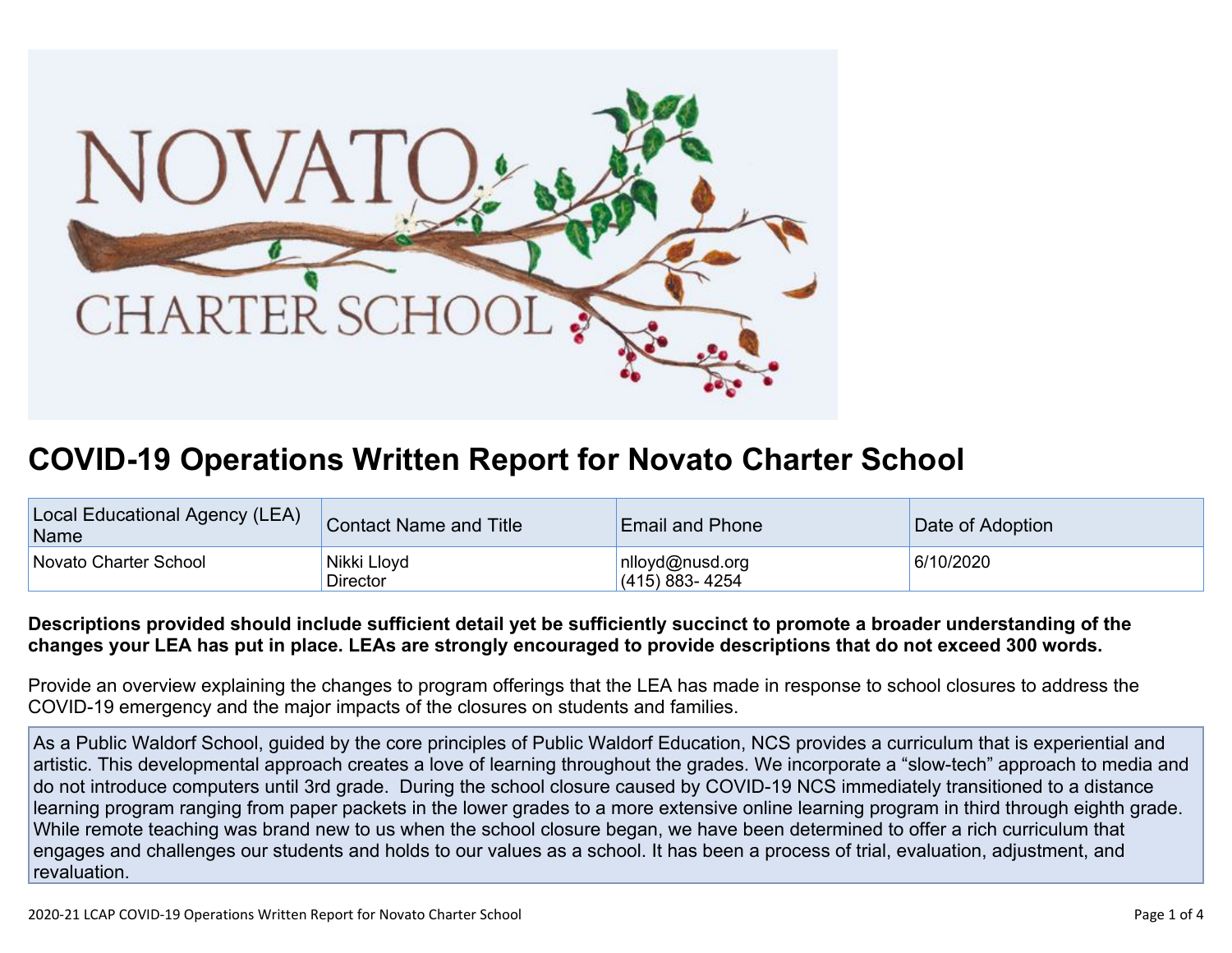When the closure began in March, remote learning was deployed for our 5th through 8th grade students. The students were provided Chromebooks and the teachers set up Google Classrooms as a platform for their teaching. With the news that remote learning would continue, the 3rd and 4th grade teachers also moved to Google Classrooms for their teaching. Our Kindergarten through 2nd grade students have continued with paper packets and using Google Classroom platform as a place to access the packets, video and audio recordings posted by their teachers, and to join real-time virtual meetings with the teacher and classmates.

To better understand the major impacts on our students and families we sent out an all-school survey requesting feedback regarding the distance learning program. One primary hurdle that we continue to face is not having enough Chromebooks to offer to our students. We are working with NUSD to resolve this. Like all schools, our families have been impacted in a range of ways and the impact of campus closure varies greatly from family to family. Families long for the structure that on-campus learning provides and our students miss the in-person contact with their teachers and peers.

Provide a description of how the LEA is meeting the needs of its English learners, foster youth and low-income students.

During the school closure caused by COVID-19, NCS has continued to provide curriculum through our distance learning program. This program ranges from paper packets in the lower grades to a more extensive online learning program in third through eighth grade to all students including our English Learners and low-income students. Faculty members have connected directly with students and families to ensure they have access to the tools needed to access the curriculum through paper packets, Chromebooks, Wifi needs, and technical support. Though the FANS program, parents have access to daily meals as needed.

Provide a description of the steps that have been taken by the LEA to continue delivering high-quality distance learning opportunities.

It has been a priority for NCS to continue to deliver high-quality distance learning opportunities. We have worked within the lower school and middle school groups to offer a variety of ways to engage with our students. In addition, our faculty members are working with their classes to find the best way to address the needs of their individual classes.

In the Kindergarten through second-grade classes, no school work has been done on the computer. We have provided paper packets, accessed via Google Classrooms or picked up at school using social distance measures. Faculty have used Google Classrooms to access audio and video recordings, and the students participate in weekly Zoom meetings 1-2 times per week

Our 3rd and 4th Graders are doing about half to three-quarters of their work on the computer, using Google Slides, Docs, or for 4th, Khan Academy. Other work is written on paper (or main lesson books) at home and pictures will be taken to upload to their teachers or the papers will be turned in. Google Classrooms is a platform for students to access recorded videos of teachers reading books, leading an activity,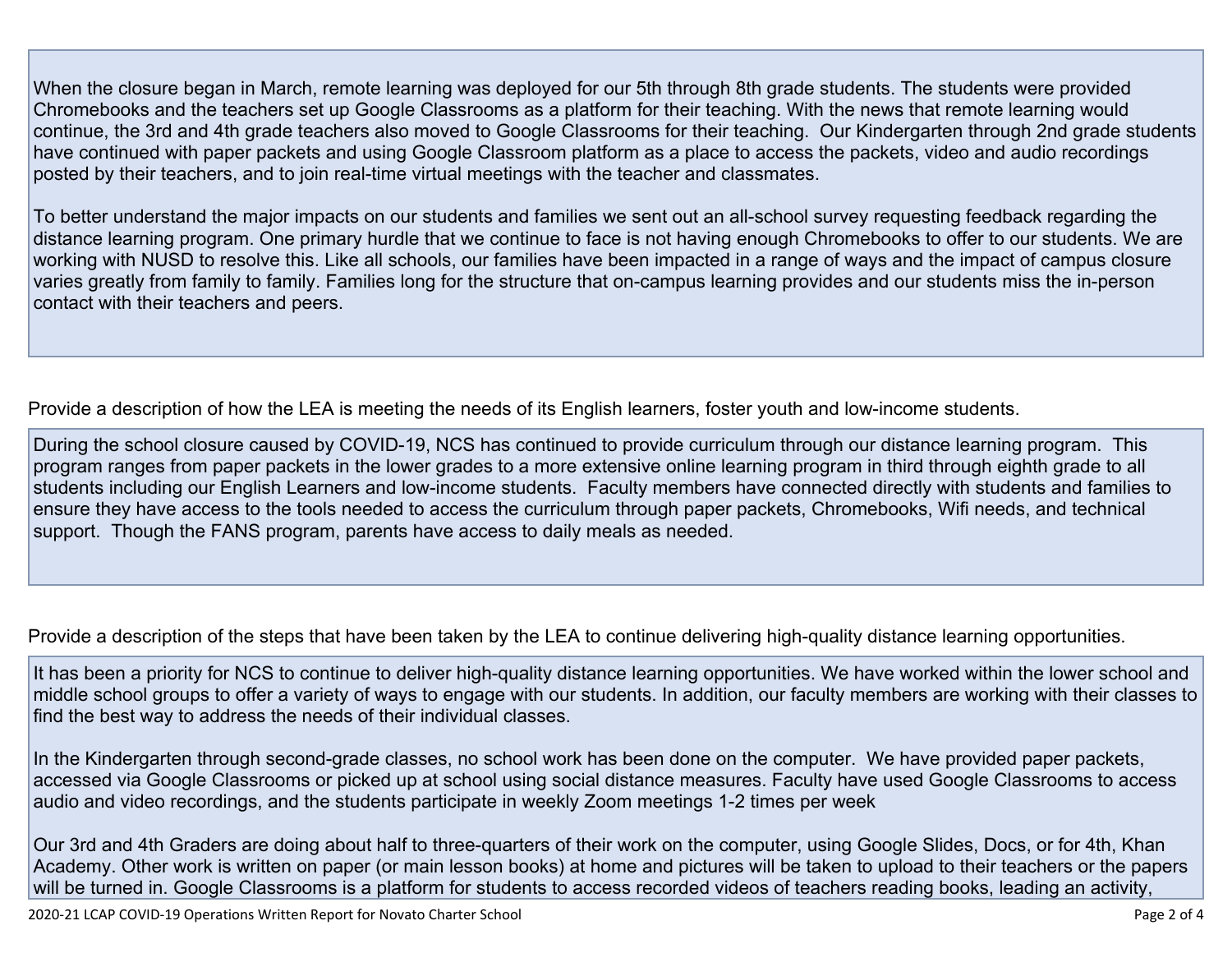introducing material, explaining assignments. There are also live connecting sessions and practice material to interact with via docs, slides, and khan academy. The students participate in weekly group calls via Zoom.

In fifth grade, all assignments communicated via Google Classroom and students use their main lesson books to make written entries. Their Math work is done on IKnowIt.com or Big Ideas Math and ReadWorks.org is used for language arts. The teacher provides video tutorials uploaded to Google Classroom and weekly individual Zoom meetings take place with the teacher for each child. In addition, extra support is also provided for students who need it using Zoom.

Our Middle School students receive all of their assignments via Google Classroom and have weekly live lessons with the class teacher. In addition, they participate in weekly live lessons for movement and music classes. They also have regular live study hours for math and main lesson. Fridays are used for special projects to allow students to be creative.

All teachers kindergarten through 8th Grade, identified two Essential Standards for ELA and mathematics. Essential Standards were identified by Novato Unified School District as the Common Core State Standards (CCSS) that students need to master in preparation for the CCSS that will be presented to the student in the next school year. The teachers focused the remote lessons on building competency with each identified Essential Standard. The teachers will report on participation and progress of each student's progress on the Essential Standards during remote learning.

Provide a description of the steps that have been taken by the LEA to provide school meals while maintaining social distancing practices.

At the onset of distance learning, NCS offered school meals for families to pick up here on campus. All NCS families were notified through email and in our weekly newsletter that meal service would continue through the duration of the campus closure. In addition, we contacted all of the families who participate in the Free and Reduced meal program and scheduled times for them to pick up their meals. We were able to maintain social distancing practices by scheduling pick-up times and placing the items in a safe location for the parents to retrieve without coming into close proximity to NCS employees. Once the campus closure was extended, NCS worked with NUSD and the FANS program to offer school meal pickup at the district locations. NCS families are notified weekly regarding the location, menu, and pickup schedule for the meals. Families have been able to receive their meals at five NUSD campus locations throughout Novato. One of the locations is within very close proximity to our campus which ensures that there was not an unnecessary burden placed on families to pick up food. The FANS program has been essential in maintaining food services to all students in Novato and we feel fortunate to have such a dedicated partner to work with